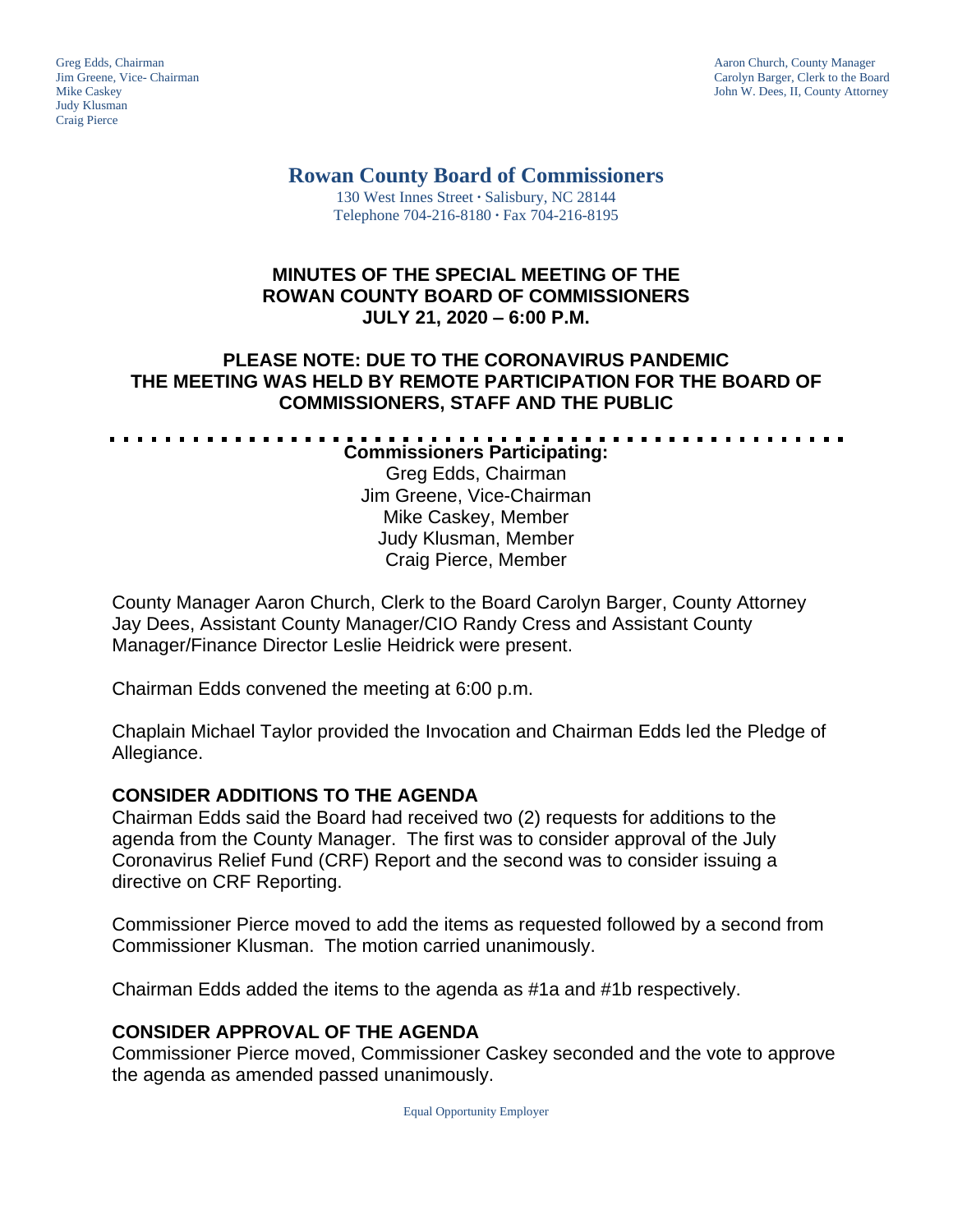# **1. DISCUSSION REGARDING USE OF ARCHITECTURAL FUNDS THROUGH THE CORONAVIRUS RELIEF FUND (CRF) FOR ROWAN COUNTY'S MUNICIPALITIES**

County Manager Aaron Church said he was seeking clarity from the Board regarding the use of architectural funds through the Coronavirus Relief Fund (CRF) Grant.

Mr. Church said the Board had agreed in the County's initial plan to provide architectural services to each municipality; however, the decision was made prior to additional legislation being passed requiring the County to give 25% of CRF to each municipality. The Board had developed a distribution method for the 25% of CRF for each municipality at its July 13, 2020 meeting. Following the decision, Mr. Church said a meeting was held with the municipalities and the question came up as to whether the County would still provide for the architectural services, on top of the required 25% distribution from the CRF.

Mr. Church asked the Board to consider allowing the County to use the CRF to provide architectural services to the municipalities in the event they would they would like to utilize the architectural services. Mr. Church said the municipalities would be required to pay for any construction costs from their 25% distribution.

Commissioner Pierce commented the Board had agreed to provide for the architectural services before the Commissioners knew other dollars would be distributed to the municipalities. Commissioner Pierce felt the County had been more than generous and he did not feel the County should pay for the architectural fees on top of the other allocation.

Commissioner Greene asked how much money Mr. Church was talking about. Mr. Church said the contract with the Bogle Architectural Firm did not exceed \$100,000 and was to provide for services to the County, the courthouse and the municipalities. Mr. Church continued by saying he could calculate the percentage for the municipalities. Another option was for the County to track each hour the architect provided services and bill the municipalities, or, the municipalities could utilize their own architect.

Chairman Edds said he understood both sides of the issue. Chairman Edds noted the Board had previously agreed to pay for the services and had taken the lead in helping the municipalities through staff and management leadership. Chairman Edds said he would do what the majority of the Board wanted but he would rather see the County help the municipalities (with the architectural services).

Commissioner Klusman agreed with Chairman Edds.

Commissioner Caskey referred back to Commissioner Greene's original question and asked how much was previously budgeted for the architectural fees. Mr. Church responded the actual contract with Mr. Bogle was initially \$97,180 for the courthouse, all county buildings, and the municipalities. Mr. Church provided an estimated breakdown as to how the dollars would be spent based on hours and the hourly rates. Mr. Church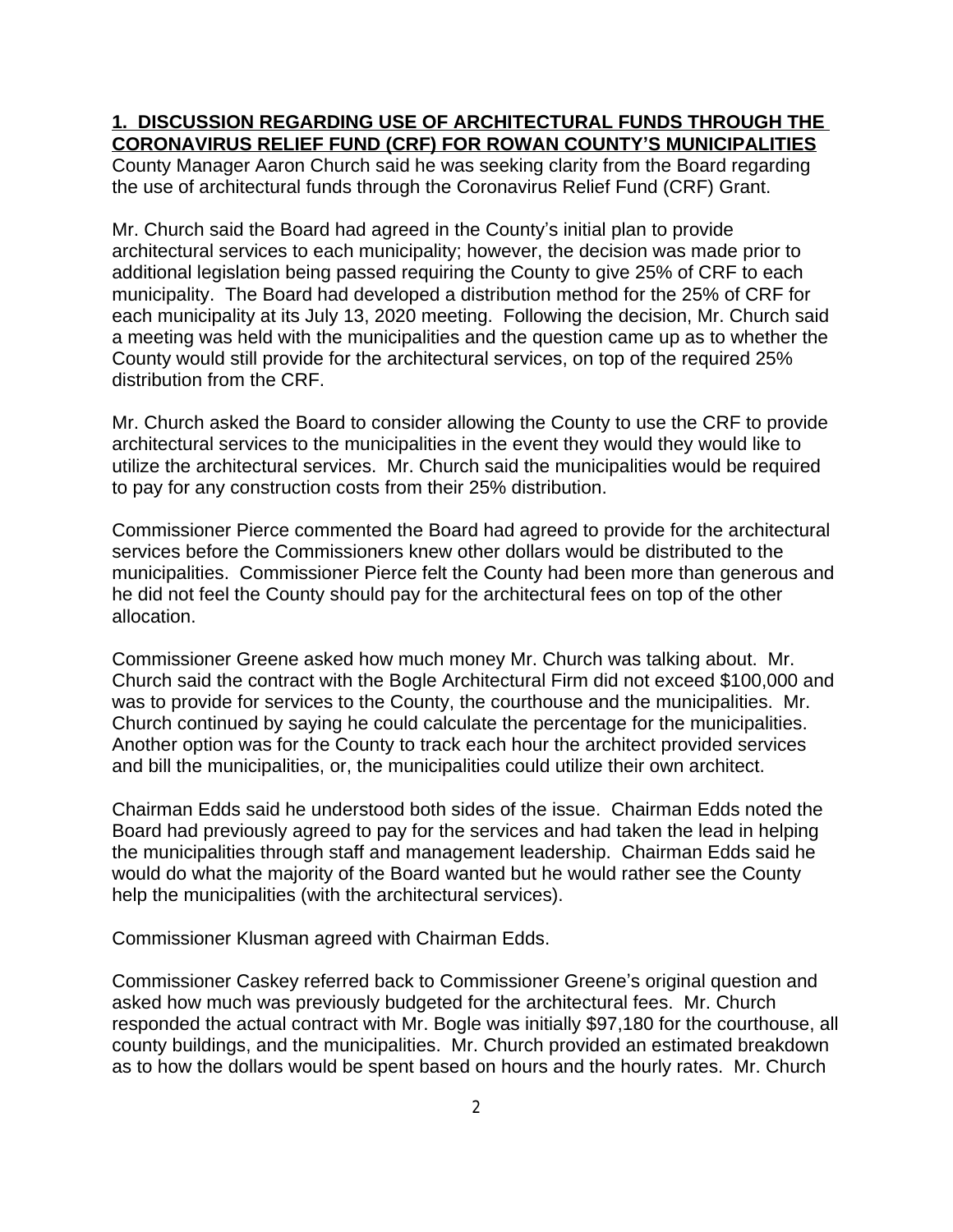referred to the schematic design and said he did not think it was broken out because at the time of the initial plan all the money was to come to the County.

In response to an inquiry from Commissioner Caskey, Mr. Church said it was unknown how many municipalities would want to use the architectural services. The County was now mandated to provide money to the municipalities and they were to develop their own plans.

Commissioner Pierce noted pricing for the general schematic design was \$160 per municipality (2 hours at \$80/hour). Mr. Church pointed out some of the municipalities had more sites than others. Commissioner Pierce agreed and said that was why he felt they should pay their proportionate share from their monies. As an example, he noted the City of Salisbury would have more sites that Granite Quarry, Spencer or East Spencer.

Commissioner Caskey asked Commissioner Pierce if he was concerned the County might receive a large bill from work for a municipality, which the County had not planned for. Commissioner Pierce said now that the municipalities had their own funds, they could determine what work they wanted done. Commissioner Pierce said the scope of work was limited and the Board did not know what the municipalities would do. Commissioner Pierce said he was okay with leaving the \$100,000, minus what the County paid, and letting the municipalities evenly divide what was left. Commissioner Pierce had concerns with the architectural work not being defined.

Commissioner Caskey suggested the municipalities pay for anything above what the Commissioners had already agreed to provide. Commissioner Caskey felt the confusion was in approving something the Commissioners did not know the cost for in the future.

Mr. Church confirmed to Commissioner Klusman the architectural firm could not exceed \$97,180, as per the contract. Mr. Church did not feel he had the authority to approve funding over the 25% to the municipalities and the issue was now whether the 25% distribution was to include the architectural fees.

Chairman Edds suggested the County Manager determine the County's architectural fees and let the municipalities know they would receive a share of the balance based on population.

Commissioner Klusman agreed with the comments from Chairman Edds and Commissioner Pierce.

Commissioner Greene was in favor of knowing exactly what the County was going to spend. Commissioner Greene said he did not want an accounting nightmare and monies spent elsewhere.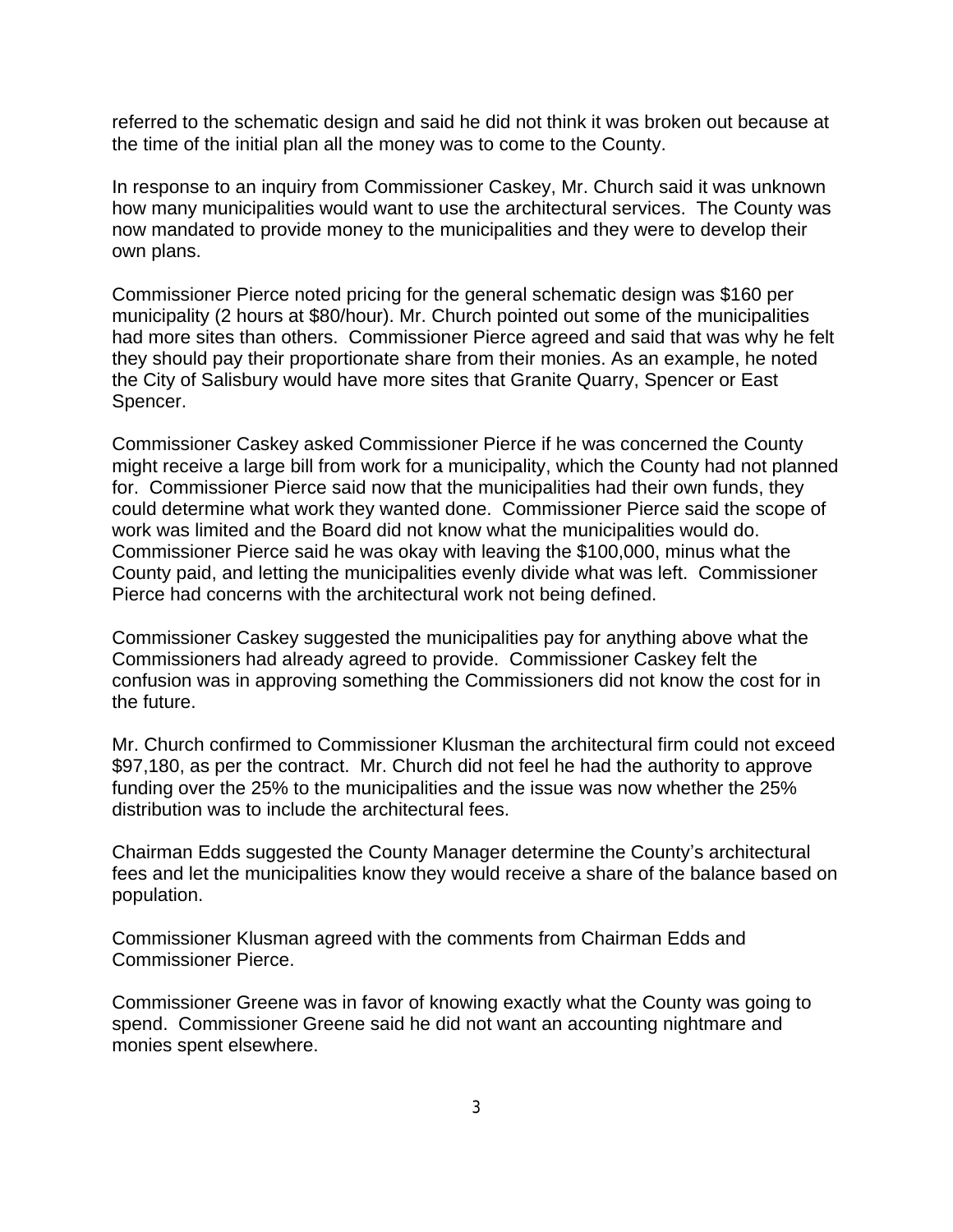Commissioner Pierce asked if the Board members were personally liable for the funds and Mr. Church said since the Board was required to give the municipalities 25% the municipalities would be responsible for those funds.

Commissioner Pierce referred to the \$97,180 in architectural fees and asked if the Board was responsible for those funds and Mr. Church said yes because the Board had approved the contract.

Mr. Church asked for confirmation of his understanding of the Board's direction.

Chairman Edds clarified the Board's intentions by stating the following: The County had a total budgeted amount of \$97,180 (for architectural services). The Board wanted Mr. Church and Assistant County Manager/Finance Director Leslie Heidrick to determine how much of the figure was for the County and how much was municipal. For example purposes only, Chairman Edds stated if \$40,000 was for the County, there would be \$57,180 left to go towards the municipalities to be distributed to the municipalities based on population. Chairman Edds put his statements in the form of a motion followed by a second from Commissioner Pierce. The motion passed unanimously.

Mr. Church asked for clarification and stated the motion meant it was possible a municipality's distribution could exceed 25%. Chairman Edds said yes, the funds would be in addition to the 25%.

#### **ADDITION**

### **ITEM 1A. APPROVAL OF THE JULY 2020 CRF REPORT**

Chairman Edds said the request was before the Board due to the Commissioners directive to see a monthly report regarding Coronavirus Relief Fund (CRF) expenditures. Chairman Edds referred to page 3 of the report, which indicated the total expenditures were \$100,328.45. Chairman Edds said the Board was being asked to approve the CRF Report and authorize the Finance Department to submit the report to the State.

Chairman Edds suggested going forward there be a statement included from Finance that all receipts that were received and paid were COVID-related and met the requirements of the CRF legislation. Mr. Church and Ms. Hedrick confirmed the addition of the requested statement would be possible.

Commissioner Klusman moved to approve the July CRF report. The motion was seconded by Commissioner Caskey and passed unanimously.

### **ITEM 1B. DIRECTIVE ON REPORTING**

Chairman Edds said the minutes of the May 27, 2020 Special Meeting stated, "By consensus, the Commissioners agreed to having a report in each agenda packet for approval before requests were processed for payment." Chairman Edds continued by saying the County Manager was asking the Board to consider amending the minutes to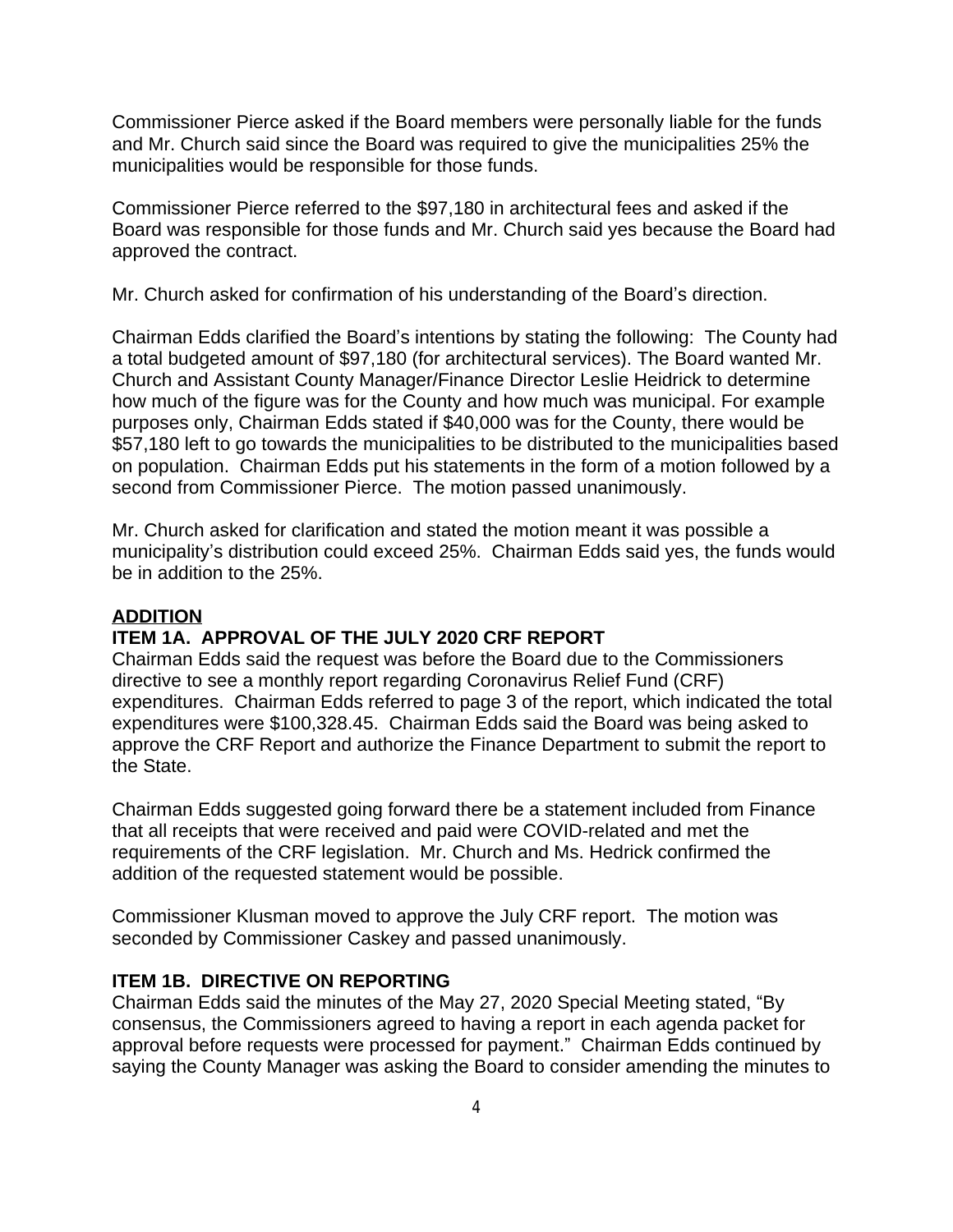direct staff to present the Coronavirus Relief Fund (CRF) report once a month to the Board of Commissioners for approval.

Chairman Edds questioned the purpose of the request. Mr. Church said he was asking the Board to clarify its previous direction. Mr. Church said some of the payments in the report the Board had just approved went back to March. Mr. Church said the Board did not approve every purchase made in the County as there was a purchase order system in place. Mr. Church said the Board was approving the expenditures that had been made and authorizing staff to request reimbursement for those expenditures. Mr. Church stated the expenditures would be in the report each month.

Chairman Edds clarified the request to the Board was not to amend the minutes as stated but rather to ask the Board to change its directive to staff. The new directive would be for staff to present the CRF report once a month to the Board of Commissioners for approval. Mr. Church confirmed Chairman Edds was correct.

Commissioner Greene asked if the checks were going to be written before they were presented to the Board and Assistant County Manager/Finance Director Leslie Heidrick said yes. Ms. Heidrick said staff could provide copies of the invoices and/or checks, if the Board preferred. Ms. Heidrick said the process would be the same as for every other County grant, for the most part, on a reimbursement basis.

Chairman Edds said he did not feel the Commissioners wanted to put themselves in the the position of approving invoices. Chairman Edds said the Board wanted to see how the funds were being spent.

Commissioner Greene responded the issue for him was that if the Commissioners were personally responsible for the funds the Commissioners would not be seeing how the money was being spent until after the fact.

Ms. Heidrick said the way she viewed the situation was that the request was coming from Finance, Department Directors, and the County Manager and they would not be cutting checks for unnecessary items. Ms. Heidrick repeated the Board could be provided with copies of all the invoices and added that if there was an item which was questionable, it could be pulled from the reporting process. Ms. Heidrick said staff would follow the Board's direction.

Commissioner Pierce said he would be comfortable with receiving the spreadsheet.

Commissioner Greene said he would be happy with the spreadsheets to review; however, he stressed the CRF was "a different ballgame" in that the Commissioners were being held personally responsible for the funds. Commissioner Greene said he did not want one (1) "bad apple somewhere to cause an issue." In closing, Commissioner Greene said if the Board would receive a spreadsheet as it did for the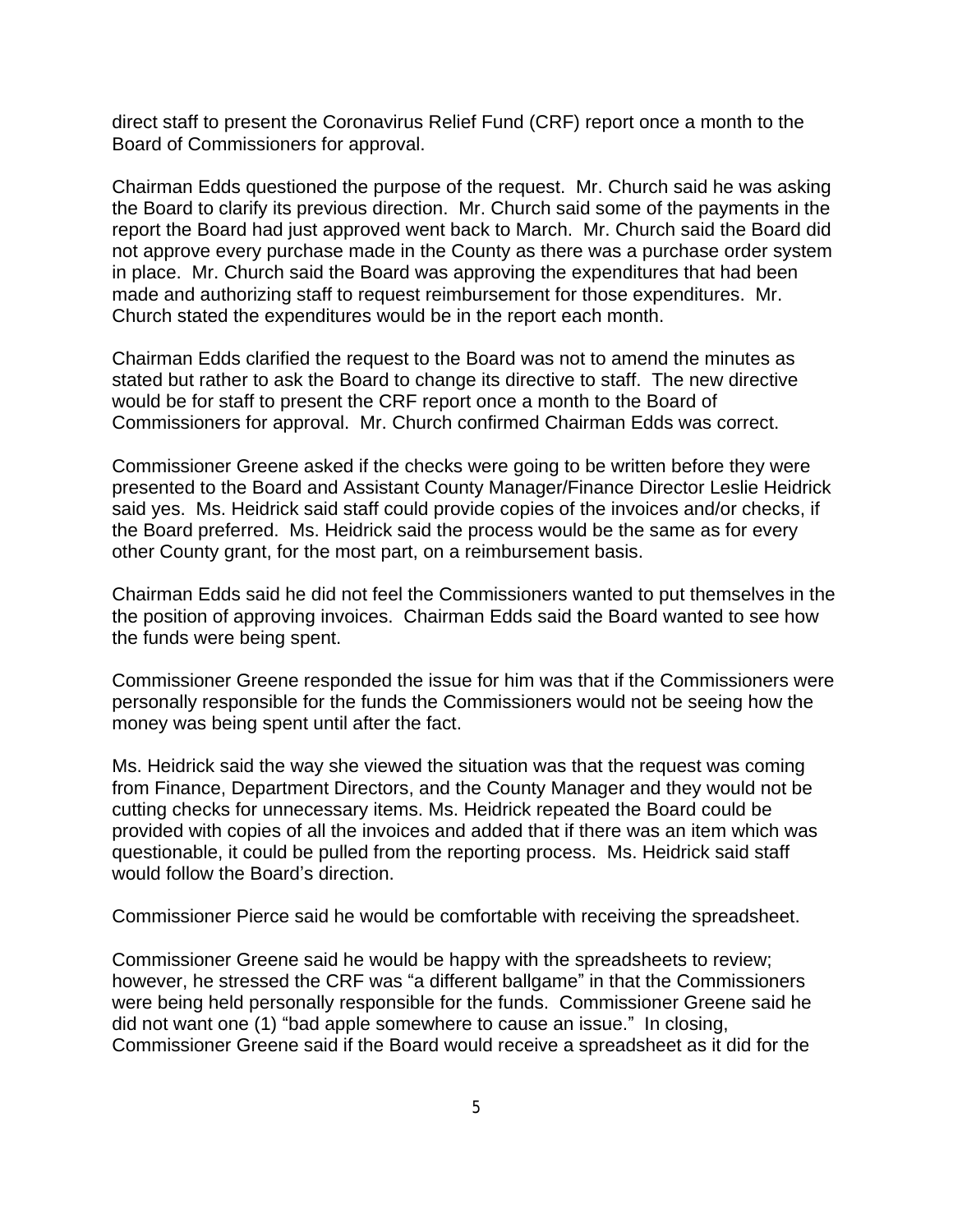current report, and there was an invoice to go along with it, that was about as good as the Board could do.

Ms. Heidrick assured the Board members they would receive a spreadsheet outlining the expenditures once per month for approval.

Commissioner Pierce requested the print on the spreadsheets be larger.

Chairman Edds moved to direct staff to present the CRF once a month to the Board for approval. The motion was seconded by Commissioner Pierce and passed unanimously.

# **2. CLOSED SESSION**

Chairman Edds moved at 6:36 p.m. for the Board to enter Closed Session pursuant to North Carolina General Statute § 143-318.11(a)(5) to consider a potential lease at Mid-Carolina Regional Airport.

The Board returned to Open Session at 6:51 p.m.

Chairman Edds explained the County had been approached by a company called Heli-1 for a lease agreement for a corporate hangar and office space. Chairman Edds said the Commissioners had discussed and agreed in principal for a one (1) year lease for a hangar and the office space. The offer was for \$10,000 per month for a one-year minimum, with options to extend the lease. The lease would be reviewed by Heli-1 and the Airport in nine (9) months to discuss renewal for a one-year term. Chairman Edds said Heli-1 was asking for immediate possession of the space, if possible.

Chairman Edds said the Company operated a fleet of helicopters that were transient based on work available. The Company would maintain a minimum taxable value on January 1, 2021 in Rowan County of \$7,000,000 for aircraft tax value purposes for aircraft based at Mid-Carolina Regional Airport. Fuel usage from the Airport was estimated to be approximately 1,000 USG per month. If the Company did not use 500 gallons per month it would pay \$2/gallon for fuel not used up to 500 gallons.

Chairman Edds moved to give the County Manager the authority to put the terms on paper and present it and bring back to the Board for its first meeting in August for final approval. The motion was seconded by Commissioner Greene and passed unanimously.

# **3. ADJOURNMENT**

There being no further business to come before the Board, Commissioner Pierce